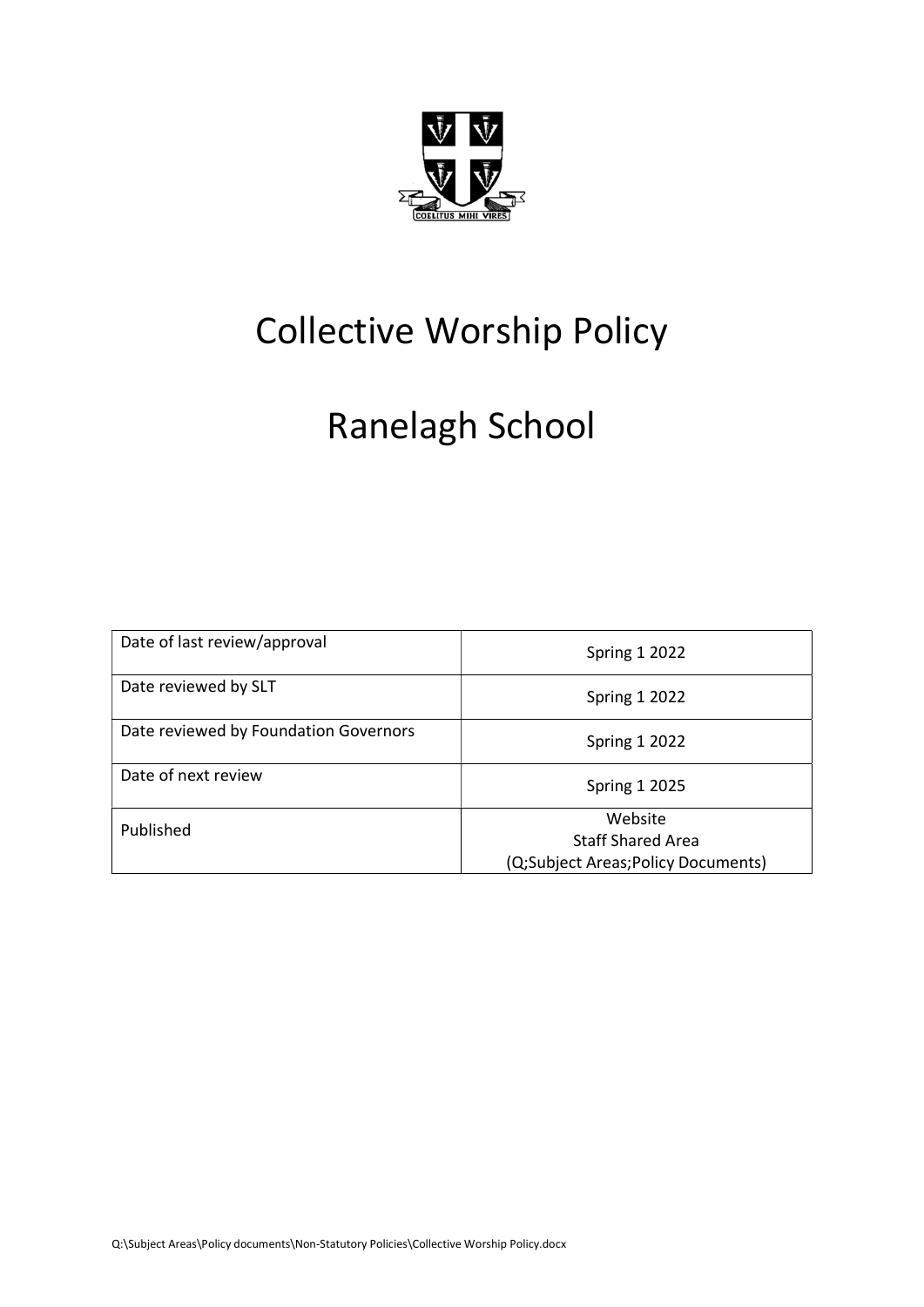## For the Spirit that God has given us does not make us timid; instead, his Spirit fills us with power, love, and self-control (2 Timothy 1.7)

### **Introduction**

Collective worship is central to the life of our school. For some students the experience of worship will be tentative and exploratory. For those who have already developed a growing Christian commitment, worship will be the natural response to faith, and a place where their deepest thoughts and emotions can be expressed in communion with God and as a community.

Worship offers all students and others in our school community an opportunity to reflect on values and issues in the context of our Christian foundation. It reflects our vision and shapes our approach to others and to what we do in school. It will be Christian in character and reflect the Anglican foundation of the school.

Our collective worship provides students and staff with the opportunity to:

- worship God (based on a Trinitarian faith Father, Son & Holy Spirit);
- experience a variety of styles of worship;
- celebrate:
	- Christian festivals and seasons;
	- school values and achievements;
	- significant national/international events (Remembrance, WW1 Centenary etc)
- grow in understanding of and participation in prayer;
- develop a reflective approach to life and reflect on Christian values
- develop as a community based in Christian values;
- participate and respond, through active involvement in the planning, leading, presentation and evaluation of worship;
- feel safe and affirmed.

In addition worship will:

- nurture spiritual growth by developing learners' understanding of the Christian faith and Anglican practice through appropriate Biblical and liturgical content;
- consider moral issues in a Christian context;
- enhance social understanding;
- explore beliefs drawn from our cultural heritage.

### The Pattern of Collective Worship

Collective worship takes place in a variety of groupings in the school hall, classrooms and in Church. We follow the seasons of the Church year and, within this, significant festivals and other special days are observed. These always include Christmas, Ash Wednesday, Ascension Day and Easter.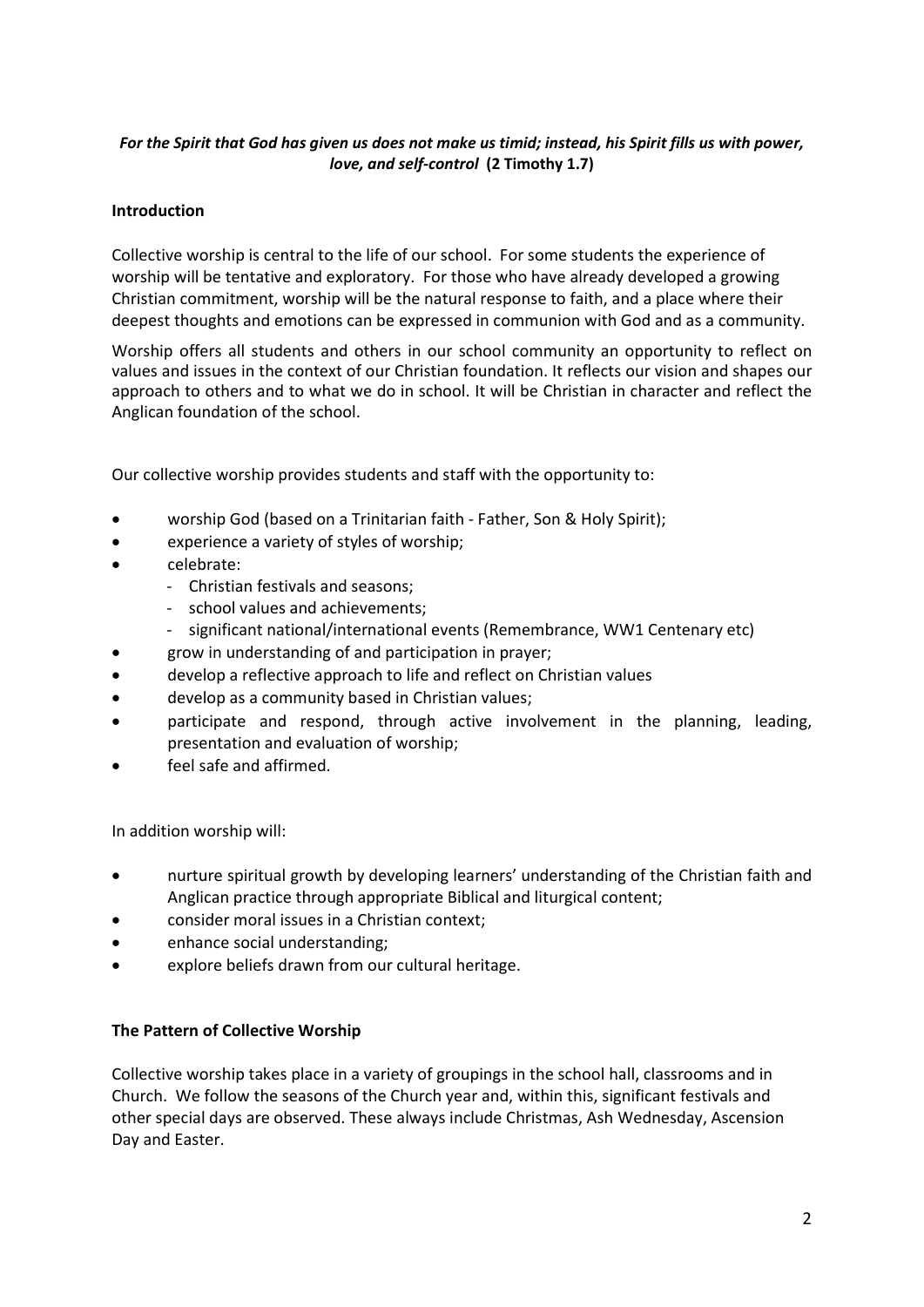Termly Holy Communion services are held at Holy Trinity Church in Bracknell and these are attended on a voluntary basis. Twice a year the Eucharist is also celebrated in our Sanctuary, located in the school hall. The first of these services is held in the Autumn Term for students in year 7 and their parents. It is organised to coincide with the relevant elements of the RE programme of study; it also provides an opportunity to welcome new students to the school and introduce them to the Common Worship order of Anglican worship. The second of these services is held on Founder's Day, on the first Saturday in July; this is an opportunity for members of the school community, past and present, to give thanks for the life and work of the school.

Whenever worship takes place it is planned to promote thinking beyond the time given to worship itself.

#### Leading worship

Worship has a variety of leaders from both within school and from the local Church community. Students are given opportunities to lead worship throughout the year. Visitors are invited to lead collective worship from time to time and are given guidance on our worship policy.

### Planning Acts of Collective Worship

Our acts of worship are carefully planned to ensure a balance between content and experience. A theme for the term, and a focus for each week, are published in advance. Leaders, including students, plan the content and activities included in worship according to what is most appropriate to the theme. Throughout their time at our school, students will encounter a wide variety of activities alongside elements of worship such as prayer and song. There is a weekly opportunity to share and reflect upon Bible readings and sung worship is a feature of both our Holy Communion services and our assemblies.

Prayer is a vital part of our worship. It is introduced with a form of words that invites but does not coerce students to participate. Our prayers are addressed to Jesus and God reflecting the traditions and practices of the Church of England. Students who prefer not to pray are encouraged to use these times to reflect on the important messages shared in our worship.

Our worship is regularly reviewed through discussions with participants, observation and reflection and our evaluations are fed into the planning for future worship. The implementation of this policy will be monitored by the Governing Body and remain under constant review by a designated member of the Senior Leadership Team.

### A legal note

By law, Collective Worship must be provided for every student every day

Our policy sets out clearly our aspiration that collective worship will be a valuable and valued experience for all members of our school community whatever their backgrounds and beliefs. It is invitational, inclusive and reflective in nature and never coercive or indoctrinatory.